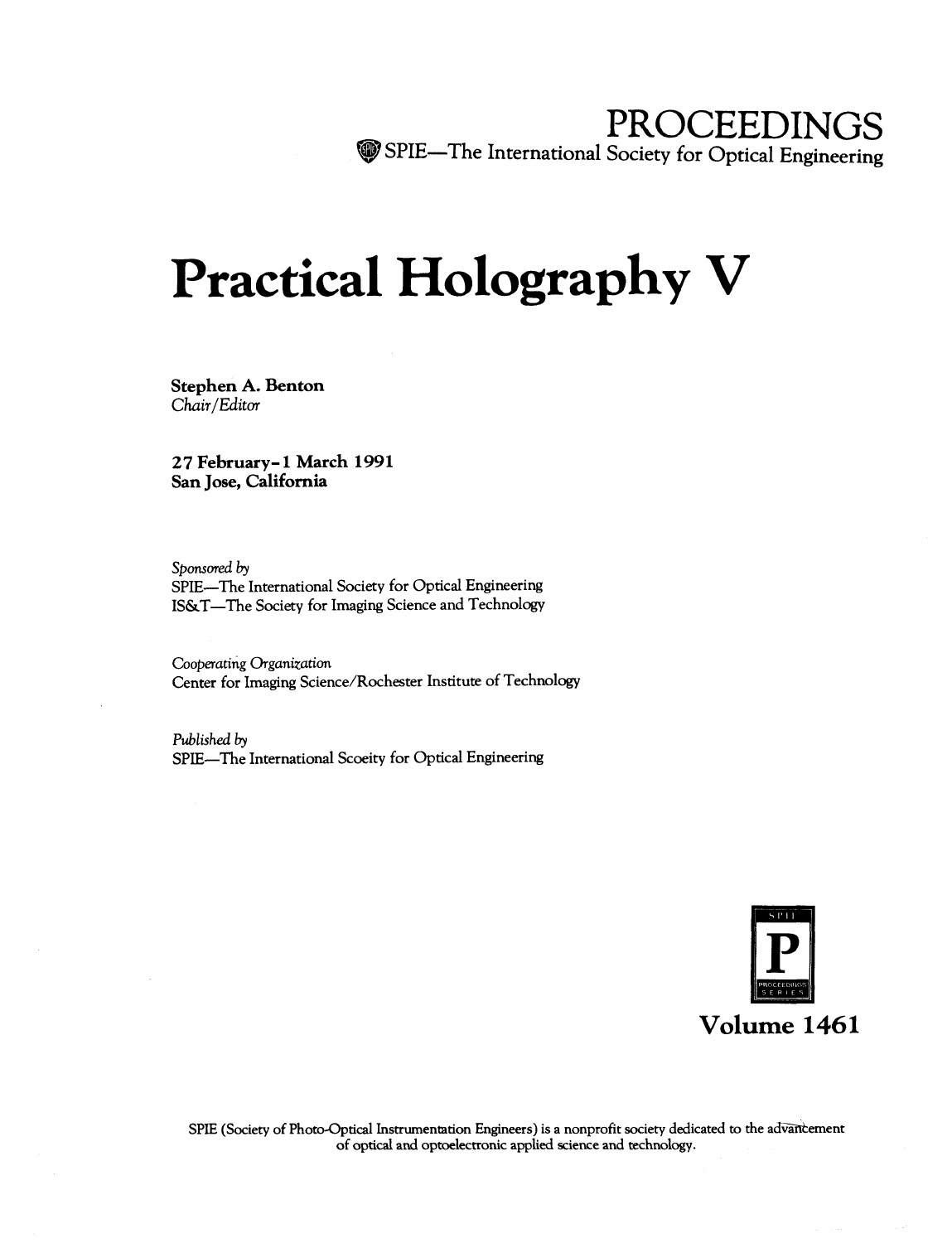## PRACTICAL HOLOGRAPHY V

## Volume 1461

## **CONTENTS**

| <b>SESSION 1</b> | <b>HOLOGRAPHIC OPTICAL ELEMENTS</b>                                                                               |
|------------------|-------------------------------------------------------------------------------------------------------------------|
| 1461-01          | Lippmann volume holographic filters for Rayleigh line rejection<br>in Raman spectroscopy                          |
|                  |                                                                                                                   |
| 1461-02          | Holographic precompensation for one-way transmission of diffraction-limited<br>beams through diffusing media      |
|                  |                                                                                                                   |
| 1461-03          | Fabrication of multiphase optical elements for weighted array spot generation                                     |
|                  | P. McKee, D. Wood, M. P. Dames, C. Dix, British Telecom Research Labs. (UK).  17                                  |
| 1461-04          | Practical design considerations and performance characteristics of high-numerical-<br>aperture holographic lenses |
|                  |                                                                                                                   |
| 1461-05          | Double dispersion from dichromated gelatin volume transmission gratings                                           |
|                  | D. E. Sheat, G. R. Chamberlin, D. J. McCartney, British Telecom Research Labs. (UK).  35                          |
| 1461-06          | Engineering fabrication technology of multiplexed hologram in single-mode<br>optical waveguide                    |
|                  |                                                                                                                   |
| 1461-08          | Color-coding reproduction of 3-D object with rainbow holography                                                   |
|                  |                                                                                                                   |
| <b>SESSION 2</b> | RECORDING MATERIALS                                                                                               |
| 1461-09          | Display holograms in Du Pont's OmniDex <sup>™</sup> films                                                         |
|                  |                                                                                                                   |
| 1461-11          | New developing process for PVCz holograms                                                                         |
|                  | Y. Yamagishi, T. Ishitsuka, Y. Kuramitsu, Y. Yoneda, Fujitsu Labs. Ltd. (Japan). 68                               |
| 1461-12          | High-sensitive photopolymer for large-size holograms                                                              |
|                  | T. Ishikawa, Y. Kuwabara, Dai Nippon Printing Co., Ltd. (Japan); K. Koseki, T. Yamaoka,                           |
| 1461-13          | Optical recording materials                                                                                       |
|                  |                                                                                                                   |
| 1461-14          | Non-gelatin-dichromated holographic film                                                                          |
|                  |                                                                                                                   |
| 1461-15          | Measuring for thickness distribution of recording layer of PLH                                                    |
|                  |                                                                                                                   |
| 1461-16          | Etch conditions of photolithographic holograms                                                                    |
|                  |                                                                                                                   |

(continued)

 $\bar{\bar{z}}$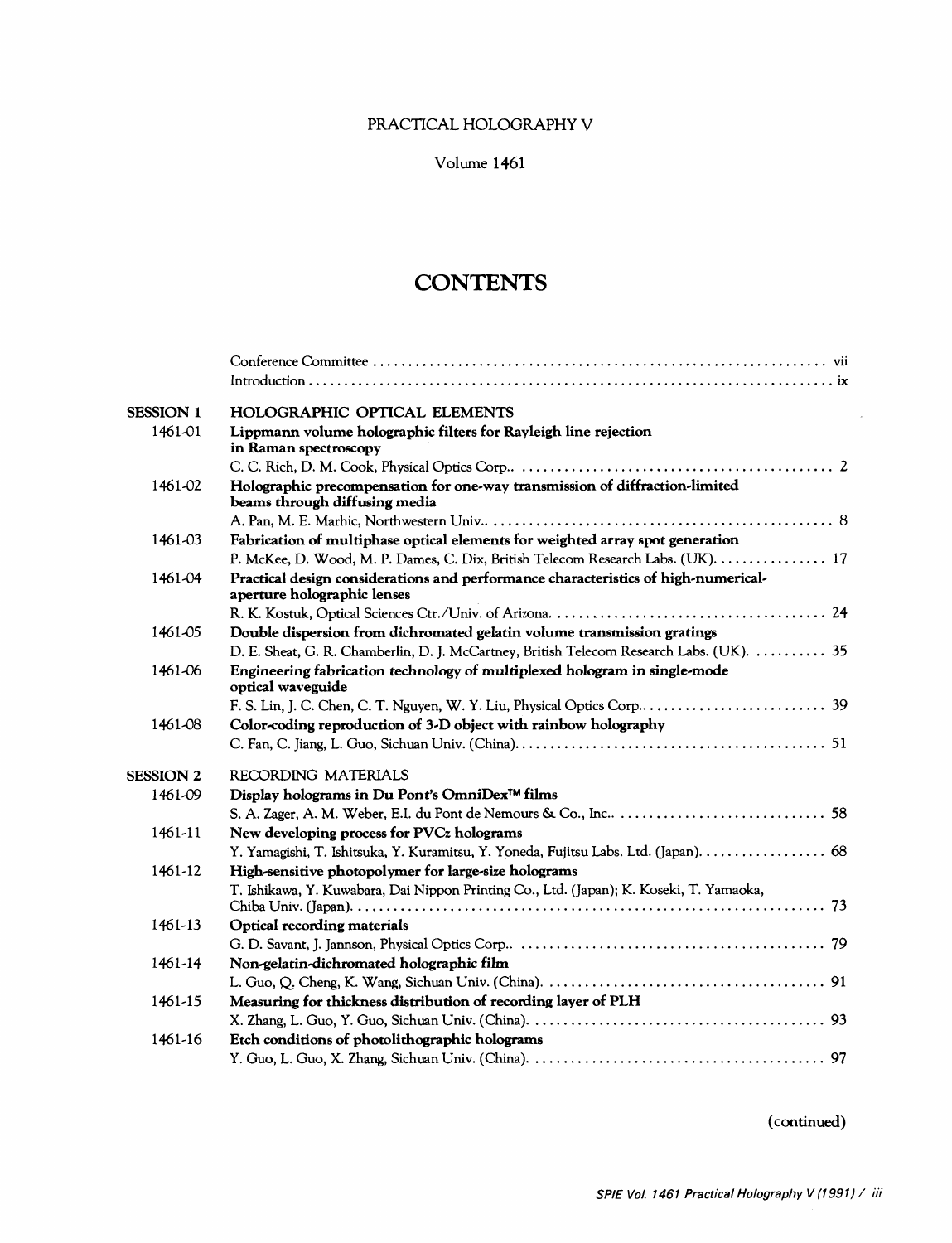## PRACTICAL HOLOGRAPHY V

### Volume 1461

| <b>SESSION 3</b> | <b>HOLOGRAPHIC STEREOGRAMS</b>                                                                                                                                                |  |
|------------------|-------------------------------------------------------------------------------------------------------------------------------------------------------------------------------|--|
| 1461-17          | Edible holography: the application of holographic techniques to food processing                                                                                               |  |
|                  |                                                                                                                                                                               |  |
| 1461-18          | Holographic display of computer simulations                                                                                                                                   |  |
|                  | J. R. Andrews, J. E. Stinehour, M. H. Lean, Xerox Webster Research Ctr.; D. O. Potyondy,<br>P. A. Wawrzynek, A. R. Ingraffea, Cornell Univ.; M. D. Rainsdon,                  |  |
| 1461-19          | Three-dimensional display of inside of human body by holographic stereogram                                                                                                   |  |
|                  | K. Sato, I. Akiyama, H. Shoji, D. Sumiya, T. Wada, Shonan Institute of Technology (Japan);<br>H. Katsuma, Tama Art Univ. (Japan); K. Itoh, Jichi Medical School (Japan).  124 |  |
| 1461-20          | Shear-lens photography for holographic stereograms                                                                                                                            |  |
|                  |                                                                                                                                                                               |  |
| 1461-21          | Ultragram: a generalized holographic stereogram                                                                                                                               |  |
|                  | M. W. Halle, S. A. Benton, M. A. Klug, J. S. Underkoffler, Media Lab./MIT 142                                                                                                 |  |
| 1461-22          | Large one-step holographic stereogram                                                                                                                                         |  |
|                  | T. Honda, D. Kang, K. Shimura, H. Enomoto, M. Yamaguchi, N. Ohyama, Tokyo Institute                                                                                           |  |
|                  |                                                                                                                                                                               |  |
| 1461-23          | Recent advances in color reflection holography                                                                                                                                |  |
|                  |                                                                                                                                                                               |  |
| 1461-24          | Holographic in-plane displacement measurement in cracked specimens in plane<br>stress state                                                                                   |  |
|                  |                                                                                                                                                                               |  |
| <b>SESSION 4</b> | <b>APPLICATIONS I</b>                                                                                                                                                         |  |
| 1461-25          | Holographic center high-mounted stoplight                                                                                                                                     |  |
|                  |                                                                                                                                                                               |  |
| 1461-26          | Three-dimensional grating images                                                                                                                                              |  |
|                  |                                                                                                                                                                               |  |
| 1461-27          |                                                                                                                                                                               |  |
|                  |                                                                                                                                                                               |  |
|                  | Search for short-lived particles using holography                                                                                                                             |  |
| 1461-30          |                                                                                                                                                                               |  |
|                  | Application of the edge-lit format to holographic stereograms                                                                                                                 |  |
| 1461-31          | Three-dimensional moving-image display by modulated coherent optical fibers:<br>a proposal                                                                                    |  |
|                  |                                                                                                                                                                               |  |
| 1461-32          | About investigation of absolute surface relief by holographic method                                                                                                          |  |
|                  | L. I. Rachkovsky, Byelorussian Institute of Neurology, Neurosurgery and Physiotherapy<br>(USSR); L. V. Tanin, A. S. Rubanov, B. I. Stepanov Institute of Physics (USSR).  232 |  |
| <b>SESSION 5</b> | <b>APPLICATIONS II</b>                                                                                                                                                        |  |
| 1461-33          |                                                                                                                                                                               |  |
|                  | Holography of human pathologic specimens with continuous-beam lasers<br>through plastination                                                                                  |  |
|                  | B. Myers, Veterans Affairs Medical Ctr.; H. Bickley, Mercer Univ. School of Medicine. 242                                                                                     |  |
| 1461-36          | Optical aberrations in underwater holography and their compensation                                                                                                           |  |

 $\mathcal{A}^{\mathcal{A}}$